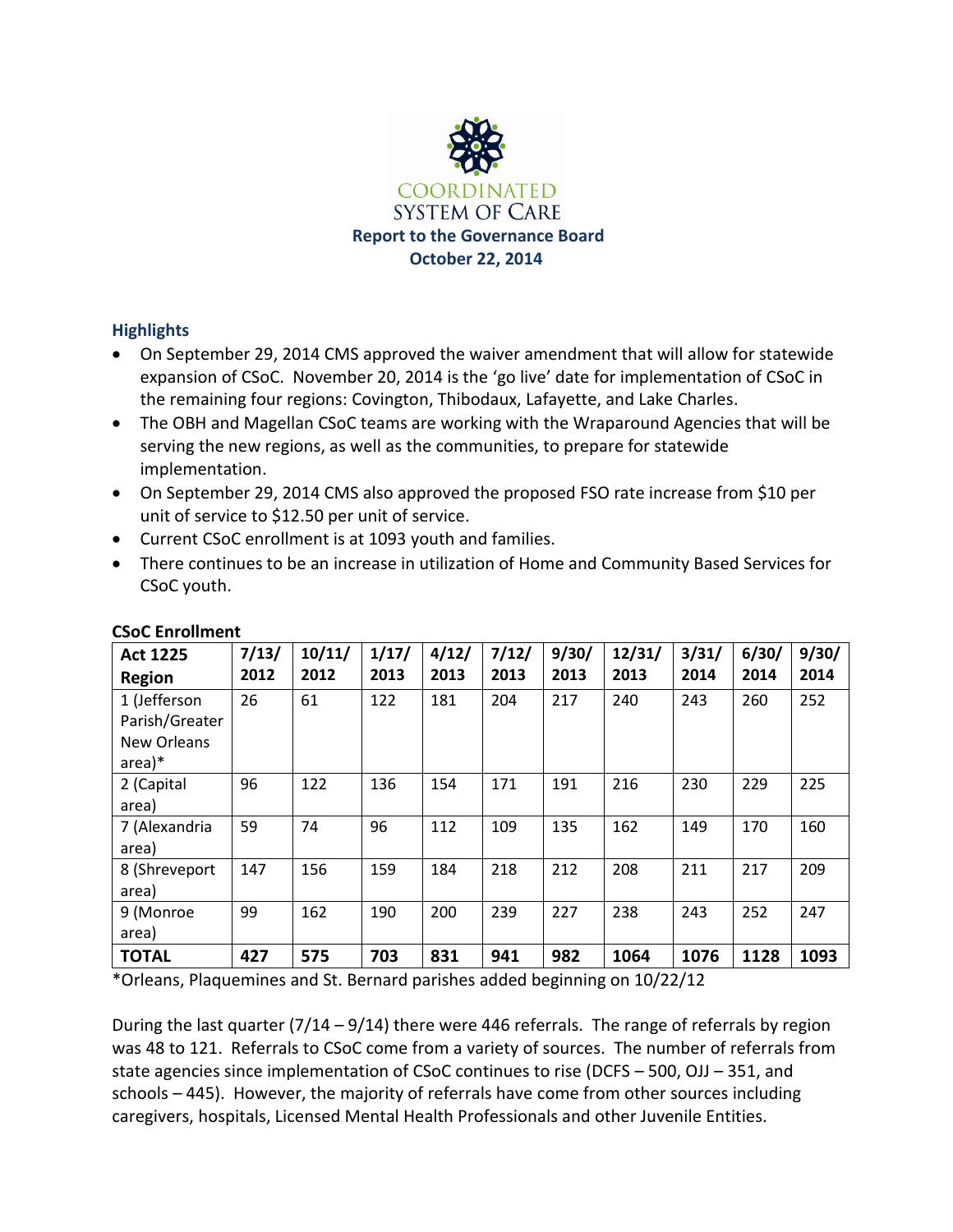Additional detail is provided in Appendix A.

The majority of children/youth enrolled in CSoC are male (682 or 62.4%). African-American is the predominant race of these young people representing 678 (62.03%). The age group with the highest enrollment is 13-16 years old (475 or 44%). Additional demographic detail is provided in Appendix B.

### **Wraparound Agency (WAA) update**

All Regions continue to do outreach to increase enrollment through a variety of strategies in the current regions. In addition, three of the current Wraparound agencies have been selected by the regional community teams in the non-implemented regions to act as the Wraparound agency. These agencies include Choices, Eckerd and Wraparound Services of Northeast Louisiana. In the past quarter, each agency has been working to establish collaborative partnership in the new regions, actively engaging stakeholders including state agencies, providers, community organizations, youth and families. Further, the WAA leadership in each Region continues to meet regularly with regional leadership from the FSO to improve collaborative efforts in their work with youth and families.

The CSoC liaisons have continued to make visits to the WAAs in their assigned regions where they have had an opportunity to observe Child and Family Team meetings, meet with the WAA Facilitators and Executive and Clinical Directors in order to provide technical assistance and trouble shoot as needed. Information from these visits continues to be used to ensure targeted and specific training and technical assistance by region from the state and Magellan teams. The CSoC Magellan team continues to work with the WAAs to ensure all documentation is submitted within the required timelines to support the eligibility of each child/youth enrolled in CSoC.

#### **Family Support Organization update**

The OBH Family Lead and the Magellan Director of Family Involvement continued to meet regularly with FSO leadership to maintain real-time understanding of the challenges facing the FSO regarding service provision to families. The FSO continues to work to address the waitlist, as well as ensuring that its HR practices enable it to recruit, train and retain high quality staff. The recent CMS approval of statewide expansion also included a rate increase for the FSO from the current rate of \$10 per 15-minute unit (\$40/hour) to \$12.50 per \$15-minute unit (\$50/hour).

Based upon a review of data for the previous quarter:

- Unduplicated enrolled waiver youth served each month with one or both FSO services: July: 764, August: 779, September: 756 (an average of 67.64% of enrollment each month)
- Staff members at end of quarter: 149 (91 Youth Support, 48 Parent Support), an increase of 19 from last quarter.
- Billed units continue to increase.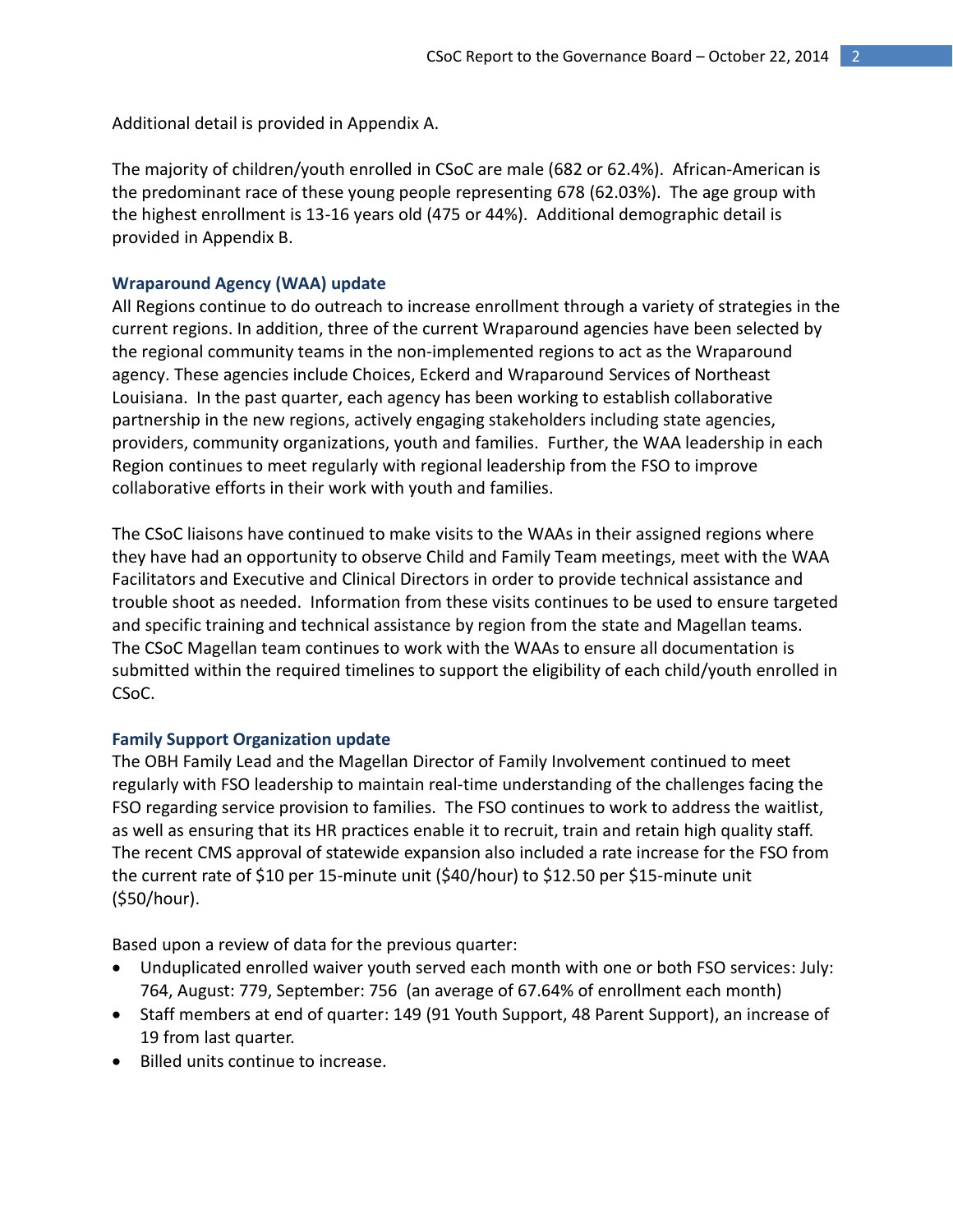The following graph demonstrates FSO service provision since the implementation of CSoC. There was a significant decrease in services provided in the last quarter of 2012. The statewide FSO began providing services during April 2013.

## **Parent / Youth Support and Training Utilization**



#### **Technical Assistance and Training**

The OBH State CSoC Team is continuing to contract with the University of Maryland Institute for Innovation and Implementation to provide the initial 3 Day Introduction to Wraparound Training for Wraparound Agency and Family Support Organization staff in the new implementing regions. The first training will be held in mid-November 2014 prior to the 'go live' date for the new regions. Additional trainings will be provided as needed. The training will be conducted by current Wraparound Agency staff with the University of Maryland staff to provide support and offer assistance as needed. Plans are also underway for the OBH CSoC team to provide Functional Behavioral Approach trainings to new staff in the Family Support Organization prior to the launch of the CSoC in the new regions.

The OBH State CSoC Team has been working with the University of Washington to implement the Wraparound Fidelity Assessment with the current Wraparound Agencies. The purpose of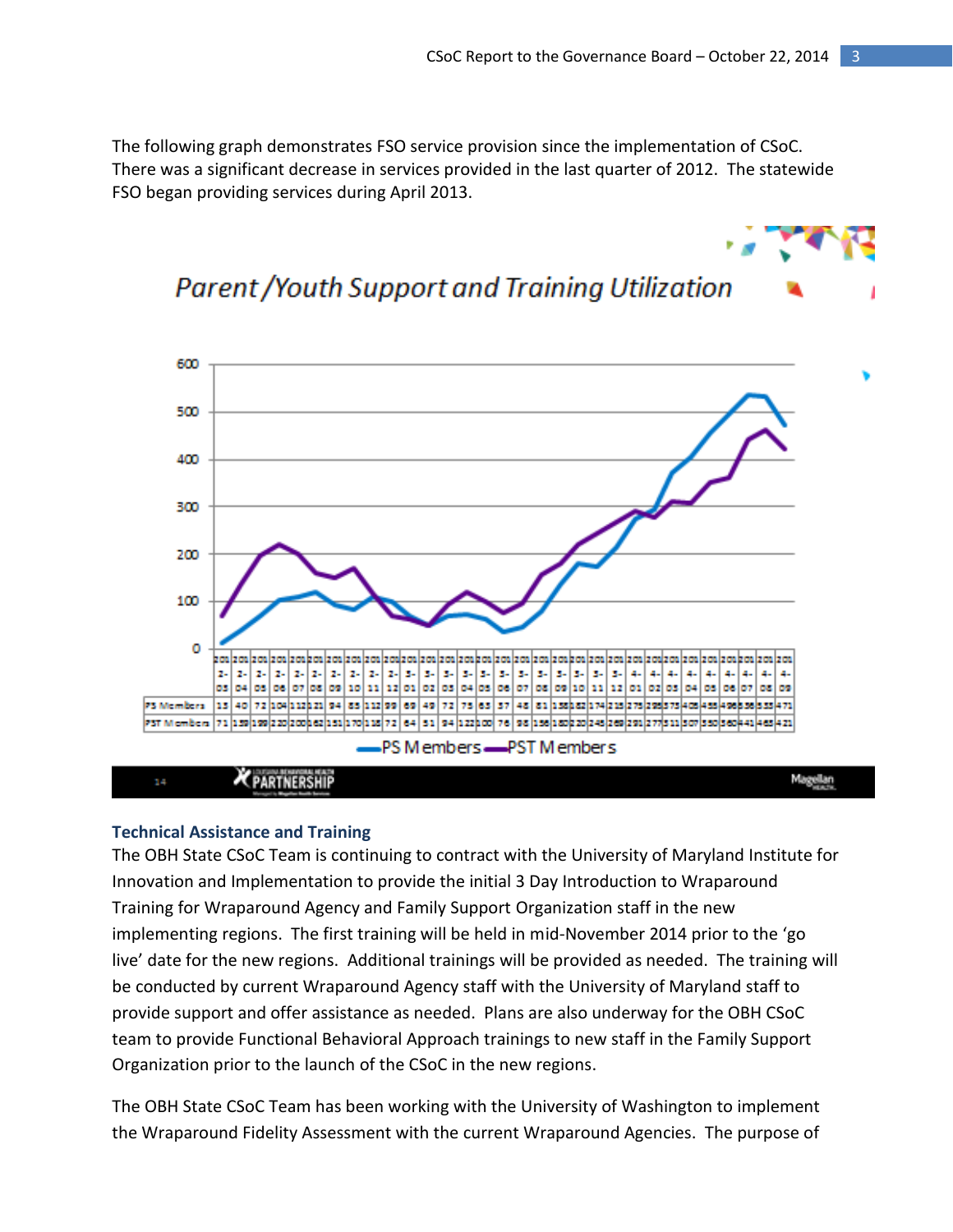this study is to establish a baseline of the integration of the System of Care values such as Needs Based, Use of Natural and Community Support, Strengths Based and Family Driven in the existing wraparound agencies. The University of Washington will be available to provide information to the Governance Board on the outcomes of this study. The information obtained from the study will be used to provide targeted training for the wraparound agencies.

#### **CSoC Finance and Audit Committee**

The committee last met on September 29, 2014. After review of the updated MOU for SFY 14- 15, with no outstanding questions or concerns, the Finance and Audit Committee voted in favor of advancing the MOU to the CSoC State Governance Board and on to state agency leadership for signature.

#### **CSoC Quality Assurance (QA) Committee**

The committee last met on August 13, 2014, and continues to review and discuss the 17 quality indicators and four priority areas. The School Workgroup is continuing to work on the development of a revised parent release of information form, to enable easier reporting of data to Magellan.

#### **Statewide Coordinating Council**

SCC members are continuing to connect with Community Teams and family/youth organizations in their respective regions. Members will continue to outreach to parents and youth who might be interested in, and helpful on, the SCC and other CSoC engagement opportunities. As the new regions are launching, SCC members in those regions are becoming more engaged and active on their community teams, in order to take information back to team members. Additionally, the CSoC Family Lead continues to work to identify new members. The new evening SCC meeting time has proven to increase member participation.

#### **CSoC Statewide Implementation**

On September 29, 2014, OBH received CMS approval of the waiver amendment that allows for implementation of CSoC statewide. CSoC will 'go live' in these new regions on November 20, 2014. The Wraparound agencies that were selected by the regional community teams include:

Region 3: Covington - Choices Region 4: Thibodaux – Wraparound Services of Southcentral Louisiana Region 5: Lafayette – Eckerd Region 6: Lake Charles - Choices

To ensure that the communities are ready to operationalize on that date, OBH and Magellan CSoC teams are working closely together with the Wraparound agencies. This includes supporting the Wraparound Agencies in meeting key milestones in the arenas of human resources, physical plant resources, fiscal resources and sustainability, referral development and networking. In addition, the OBH and Magellan CSoC teams are working through a plan to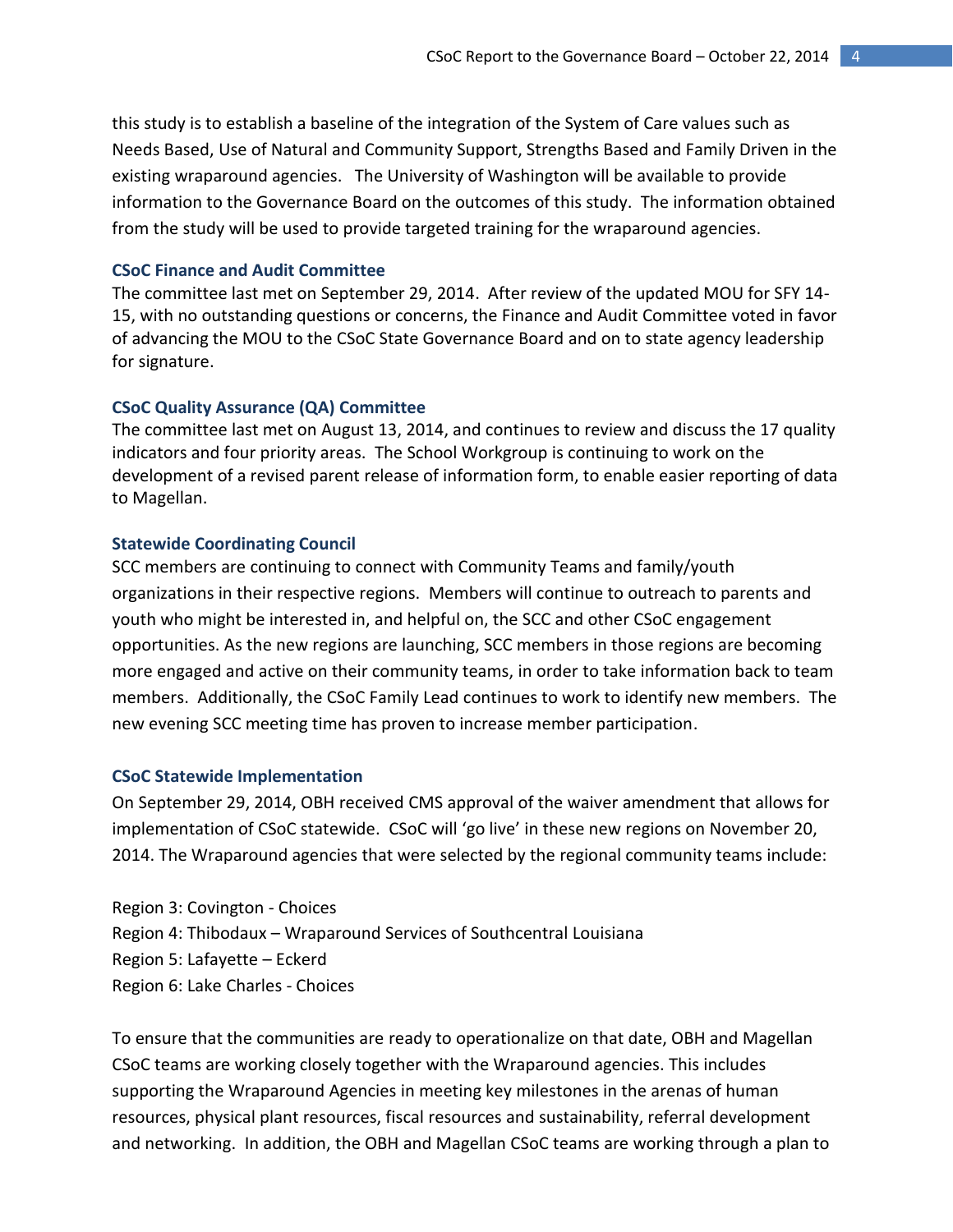ensure key milestones are met related to contracting, network development, referral planning, and staff training and development.

CSoC Liaisons are working to prepare state agency staff in the new regions to be ready to participate in CSoC upon 'go live'. Education is focused on identifying CSoC candidates, the value of CSoC to children, families and the state agencies and how to make referrals. The Magellan CSoC team continues their work to contract with providers in the new regions.

The Wraparound agencies who have been selected to serve the expansion regions report they have increased their presence in the expansion communities by providing education and developing relationships with key stakeholders in order to develop sources for CSoC referrals and as resources to form community connections for CSoC enrollees and their families.

### **Provider Network**

The number of providers for Independent Living/Skills Building has increased again since last report. The number of Short Term Respite service providers has decreased by two since last quarter. There are no Crisis Stabilization providers in the implemented regions. Magellan continues to work to identify creative solutions to expand these services. Shannon Ost, Network Administrator from Magellan, will be presenting to the Governance Board today on the challenges and opportunities in network development in the state of Louisiana.

## **Providers by Region 5 CSoC Specialized Services**

| <b>CSoC Service</b>                           |                |              |              | Region1   Region2   Region7   Region 8   Region9 |              | <b>Total</b> |
|-----------------------------------------------|----------------|--------------|--------------|--------------------------------------------------|--------------|--------------|
| Crisis Stabilization                          | 0              | 0            | 0            | 0                                                | 0            | 0            |
| Independent Living/<br><b>Skills Building</b> | 32             | 10           | 11           | 15                                               | 13           | 81           |
| Parent Support and Training                   | $\mathbf{1}$   | $\mathbf{1}$ | $\mathbf{1}$ | $\mathbf{1}$                                     | $\mathbf{1}$ | 5            |
| Short Term Respite Care                       | $\mathbf{2}$   | $\mathbf{1}$ | $\mathbf{1}$ | $\bf{0}$                                         | 3            | 7            |
| Youth Support and Training                    | $\overline{1}$ | 1            | $\mathbf{1}$ | $\mathbf{1}$                                     | 1            | 5            |
| TOTAL                                         | 36             | 13           | 14           | 17                                               | 18           | 98           |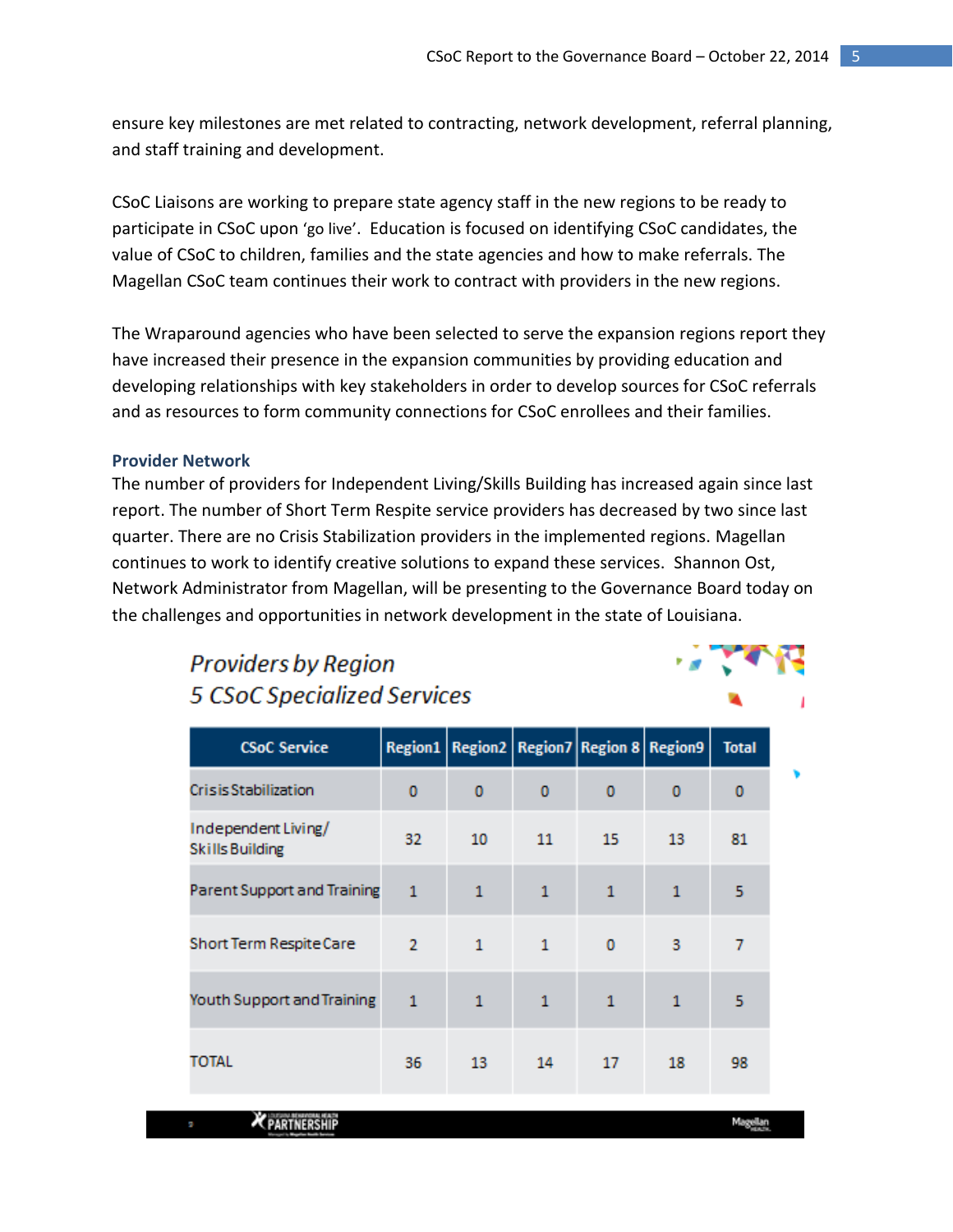Crisis Stabilization (CS) and Short Term Respite (STR):

- Magellan recognizes the gap in Crisis Stabilization Services and Short Term Respite Care and is actively developing strategic recruitment plans.
- Magellan has created informational materials with an overview of each CSoC specialized service that provides resources/next steps for interested providers.
- Magellan continues to work with current providers who are interested in expanding services to include CS and STR.

### Therapeutic Group Home (TGH) and Therapeutic Foster Care (TFC)

- TGH beds 16 with 8 additional beds coming on in Alexandria next quarter
- TFC beds 258

### Psychiatric Residential Treatment Facility (PRTF) recruitment:

- Northlake (Mandeville) 29 beds with plans to add 7 more beds by the end of October
- Methodist (Mandeville) 20 beds
- Methodist (Ruston) 80 beds
- Methodist (Sulfur) 24 beds
- New Way (Ville Platte) 12 beds

## **Trends in Children/Youth Outcomes Data**

Out of Home Placements:

- Percent of CSoC children who had restrictive placement **prior** to enrollment in WAA is 31.29% indicating that we continue to serve the most at risk youth for out of home placement.
- Percent of CSoC children placed in restrictive placement **after** enrolling in a WAA is 18.18% (a slight decrease from the previous quarter) indicating that participation in CSoC is producing desired result of decreasing out of home placement.

CANS Outcomes Data:

- You will notice that we have included slides in this report that look at outcomes data using the CANS assessment tool.
- Global scores were derived from initial CANS administered to youth and their families at enrollment, then again at 180 and 360 days.
- You will observe a downward trend line, indicating that youth are having a decrease in risk behaviors, and emotional and behavioral needs over time. It is important to note that these youth are continuing in CSoC and have not yet reached discharge status. We would anticipate further decline in these scores as they reach discharge.
- The Magellan Quality Management Administrator will be offering a more complete presentation of this data and the use of CANS to assess outcomes in the New Business section of our meeting today.

Other Outcomes:

- A continued decrease in school expulsions over the last quarter.
- A continued downward trend in number of inpatient psychiatric hospital admissions.
- An increased use of Home and Community Based Services.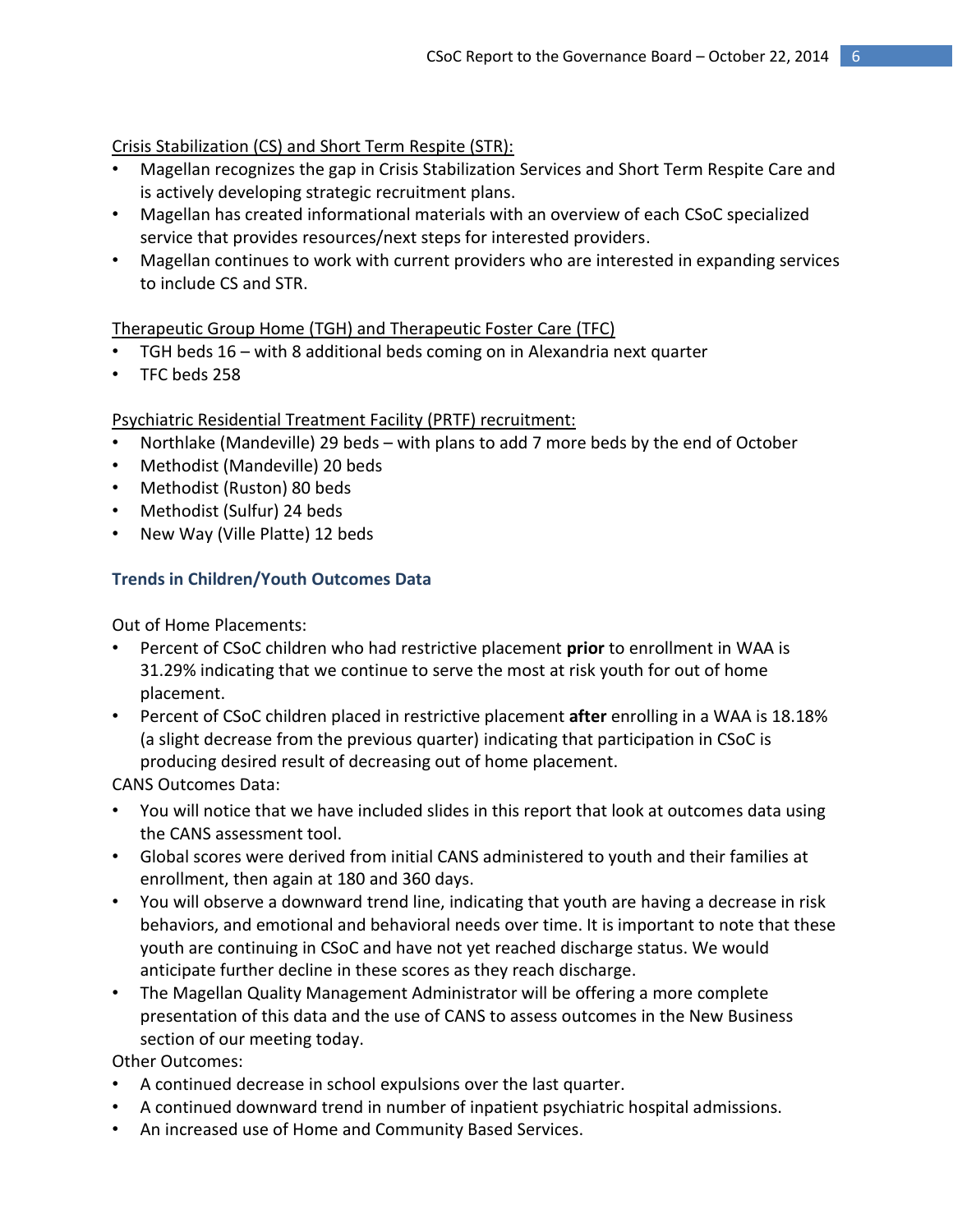## Additional detail is provided in Appendix C. **Appendix A: Referral Data**

#### **Member Referrals**  $6/30/14$ 9/30/14 Change **Region** Region 1-Orleans/Jefferson area 823 941 118 Region 2 - Baton Rouge area 1093 1214 121 Region 7 - Alexandria area 684 732 48 Region 8 - Shreveport area 1202 1296 94 Region 9 - Monroe area 886 821 65 **Total** 4623 5069 446

PARTNERSHIP

Magellan

## Referrals by Agency/Entity

| <b>Referring Source</b>             |      | 6/30/14 9/30/14 Change |                |
|-------------------------------------|------|------------------------|----------------|
| <b>DCFS</b>                         | 470  | 500                    | 30             |
| OШ                                  | 341  | 351                    | 10             |
| <b>OBH</b>                          | 86   | 88                     | $\overline{2}$ |
| DOE/School                          | 419  | 445                    | 26             |
| Caregiver                           | 393  | 466                    | 73             |
| <b>Hospitals</b>                    | 682  | 726                    | 44             |
| Licensed Mental Health Professional | 878  | 1002                   | 124            |
| <b>Other Juvenile Entities</b>      | 293  | 325                    | 32             |
| Self                                | 214  | 247                    | 33             |
| Primary Care Physician (PCP)        | 10   | 12                     | 2              |
| Other                               | 837  | 907                    | 70             |
| <b>Total</b>                        | 4623 | 5069                   | 446            |

| PARTNERSHIP<br><b>The Company of the Company</b><br><b>CONTRACTOR</b> | Ma<br><b>The State</b><br>PALATE. |
|-----------------------------------------------------------------------|-----------------------------------|
|                                                                       |                                   |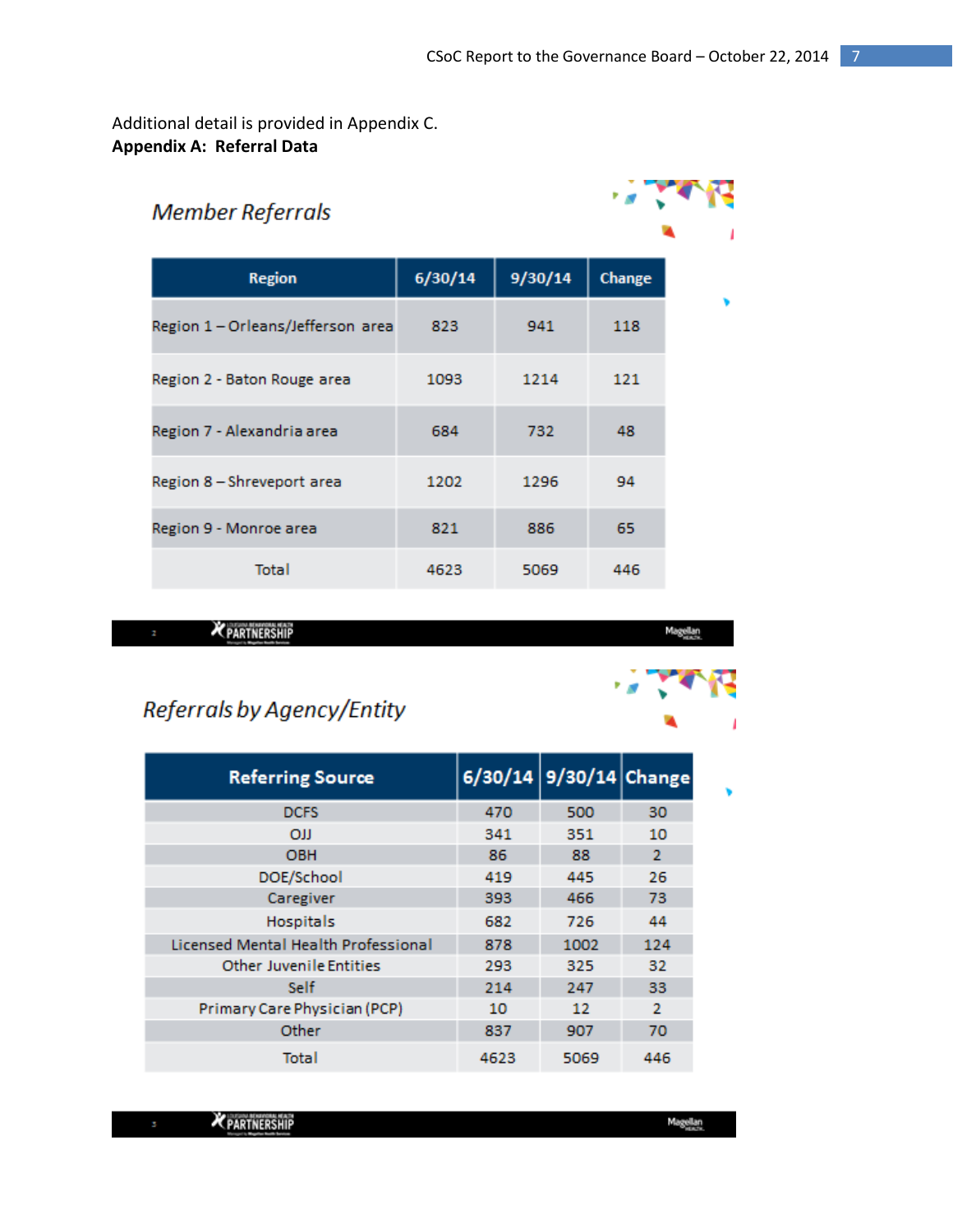. . . <del>.</del>

1

v

## **Appendix B: Demographic Data**

## Gender

| <b>Gender</b> | <b>Number</b> | Percentage |
|---------------|---------------|------------|
| Male          | 682           | 62.40%     |
| Female        | 408           | 37.33%     |
| Unspecified   | 3             | 0.27%      |
| <b>Total</b>  | 1093          | 100.00%    |

PARTNERSHIP

Magellan<br>Kabupatèn

f,

## Race

| Race                   | <b>Number</b>  | Percentage |  |
|------------------------|----------------|------------|--|
| African-American       | 678            | 62.03%     |  |
| Caucasian              | 307            | 28.09%     |  |
| <b>Unspecified</b>     | 84             | 7.69%      |  |
| <b>Other Ethnicity</b> | 13             | 1.19%      |  |
| Pacific Islander       | 8              | 0.73%      |  |
| American Indian        | $\overline{2}$ | 0.18%      |  |
| Asian                  | 1              | 0.09%      |  |
| <b>Total</b>           | 1093           | 100.00%    |  |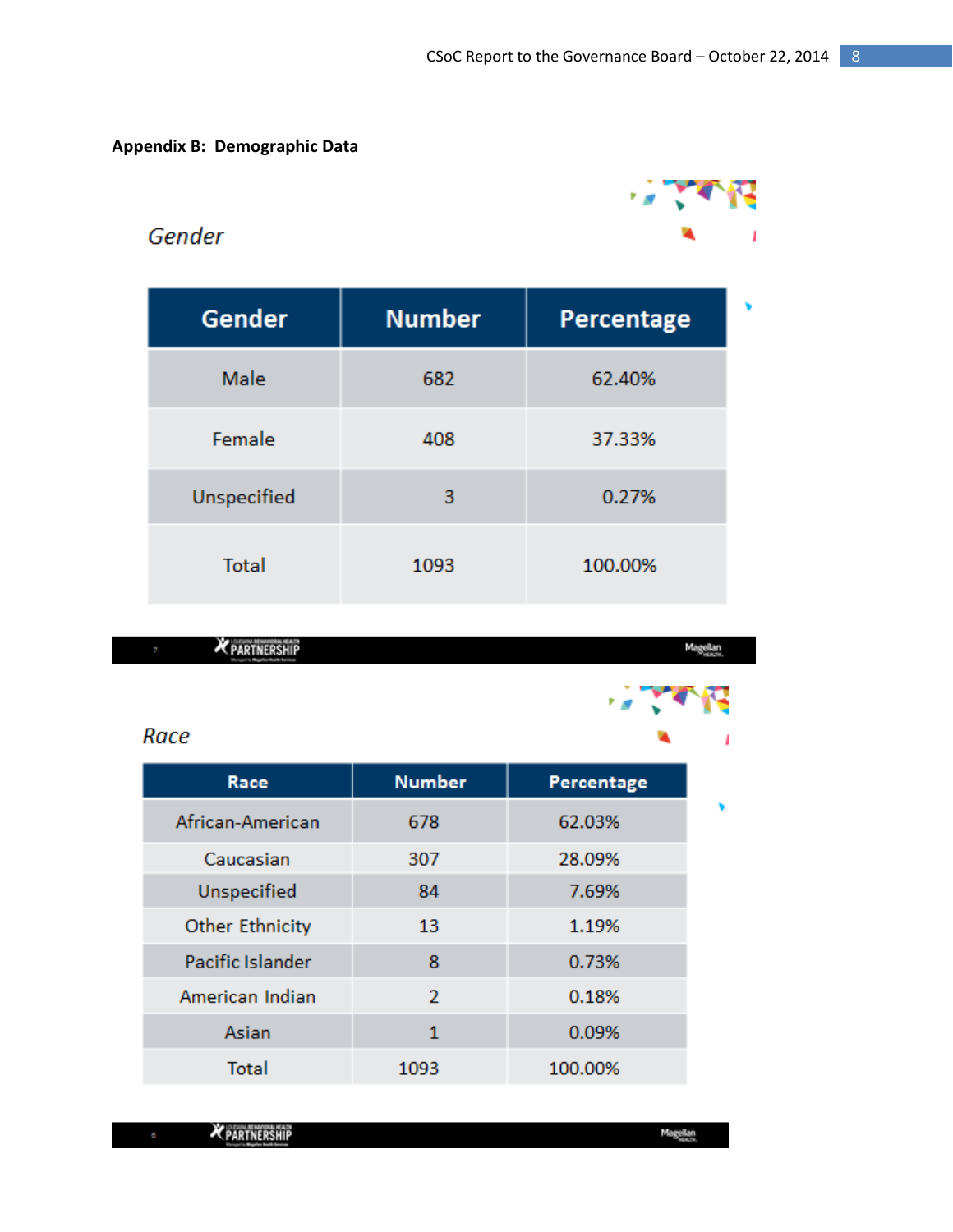

# Age Groups

| <b>Age Groups</b>  | <b>Number</b> |                                       |
|--------------------|---------------|---------------------------------------|
| up to 4            | 19            | Age groups<br>$M = A$ ges 0-4         |
| $5 - 8$            | 146           | .2%<br>O%.                            |
| $9 - 12$           | 289           | Ages 5-8<br>15%<br>13%<br>$Age: 9-12$ |
| $13 - 16$          | 475           | Ages 13-16<br>26%                     |
| $17 - 21$          | 161           | $A2(\alpha 17-21)$<br>44%             |
| <b>Unspecified</b> | 3             |                                       |
| <b>Total</b>       | 1093          |                                       |

**X** PARTNERSHIP

Magellan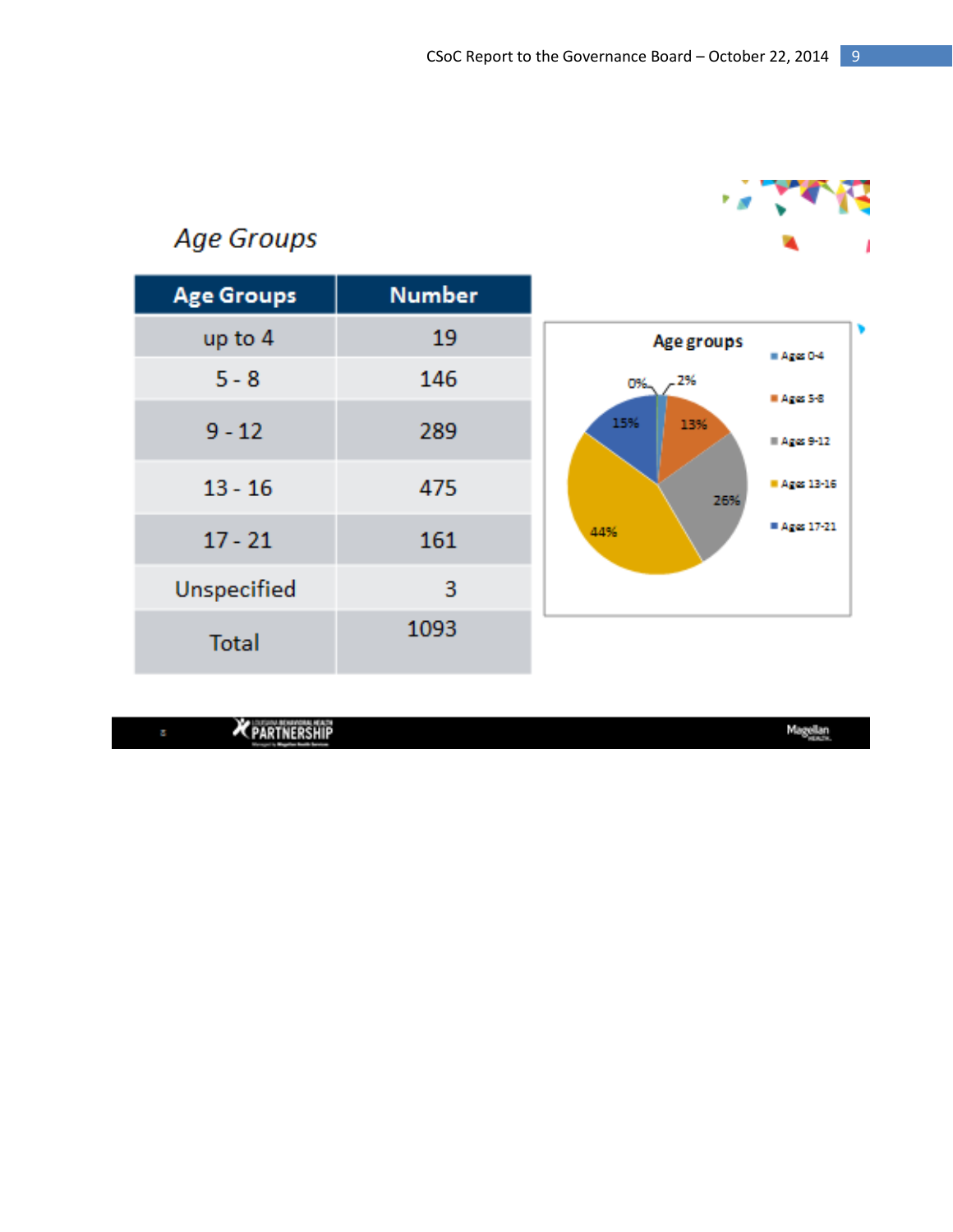

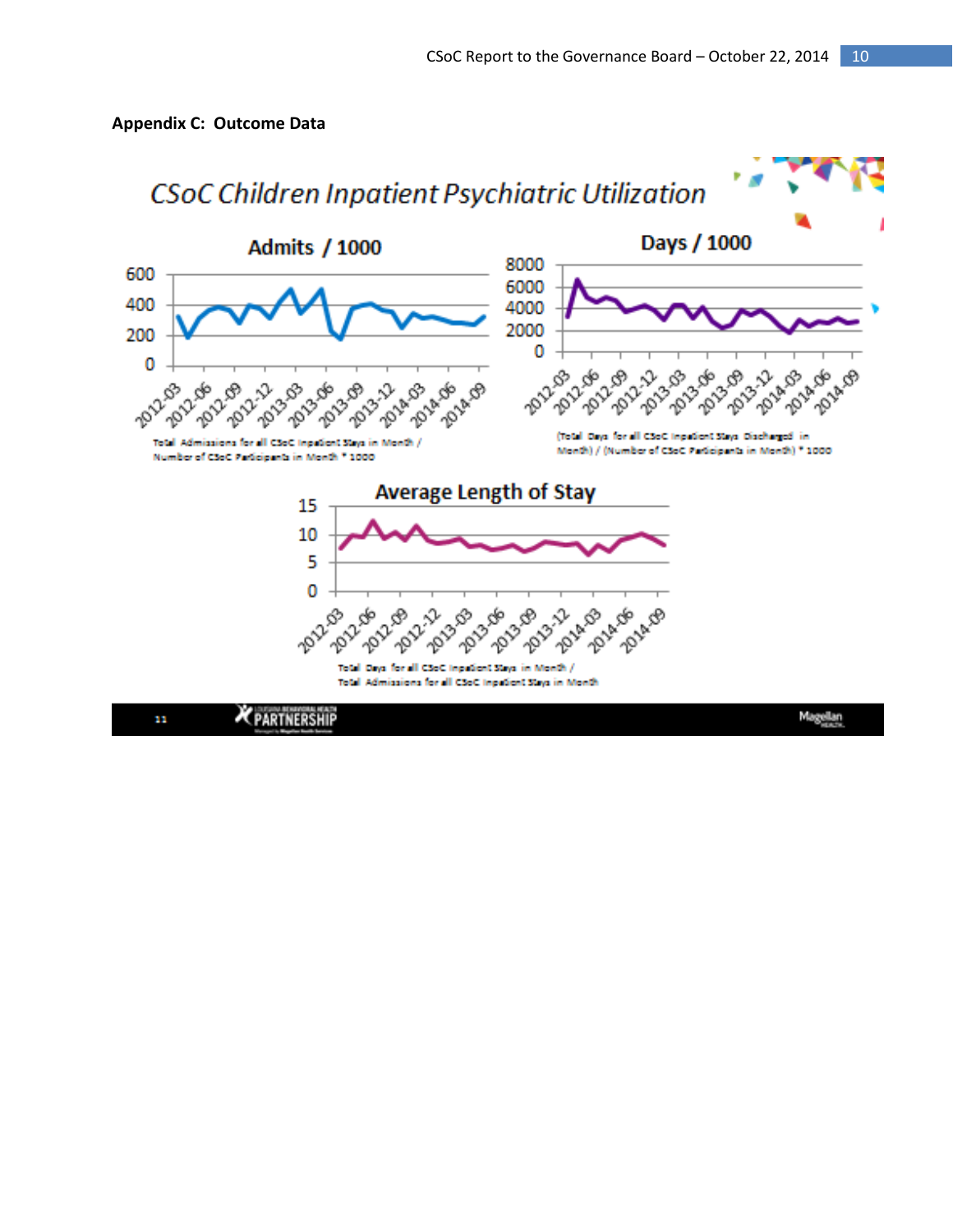## **School Performance Measures**



| <b>MEAN NUMBER</b> | <b>REPORTING PERIOD</b> |              | <b>CHANGE</b> |  |
|--------------------|-------------------------|--------------|---------------|--|
|                    | <b>Y3 Q1</b>            | <b>Y3 Q2</b> |               |  |
| <b>Suspensions</b> | 2.11                    | 2.48         | 0.37          |  |
| <b>Expulsions</b>  | .09                     | .04          | (.05)         |  |
| <b>Missed Days</b> | 2.64                    | 8.00         | 5.36          |  |

| <br><b>K</b> PARTNERSHIP<br>-- | <b>Million</b><br><b>THE REAL PROPERTY</b> |
|--------------------------------|--------------------------------------------|

## **School Conduct - Suspensions**

| <b>SUSPENSIONS</b>                                                           |       |       |    |    |  |
|------------------------------------------------------------------------------|-------|-------|----|----|--|
| <b>REPORTING PERIOD</b>                                                      | Y3Q1  | Y3Q2  | Q3 | Q4 |  |
| <b>Reported Count</b>                                                        | 675   | 1224  |    |    |  |
| # that had at least 1 day suspension                                         | 203   | 247   |    |    |  |
| % of suspensions (Count of At least One<br><b>Occurrence/Total Reported)</b> | 30.1% | 20.2% |    |    |  |
| % of suspensions (Count of At least One<br><b>Occurrence/Total Members)</b>  | 18.0% | 18.9% |    |    |  |
| <b>Mean number of suspensions</b>                                            | 2.11  | 2.48  |    |    |  |

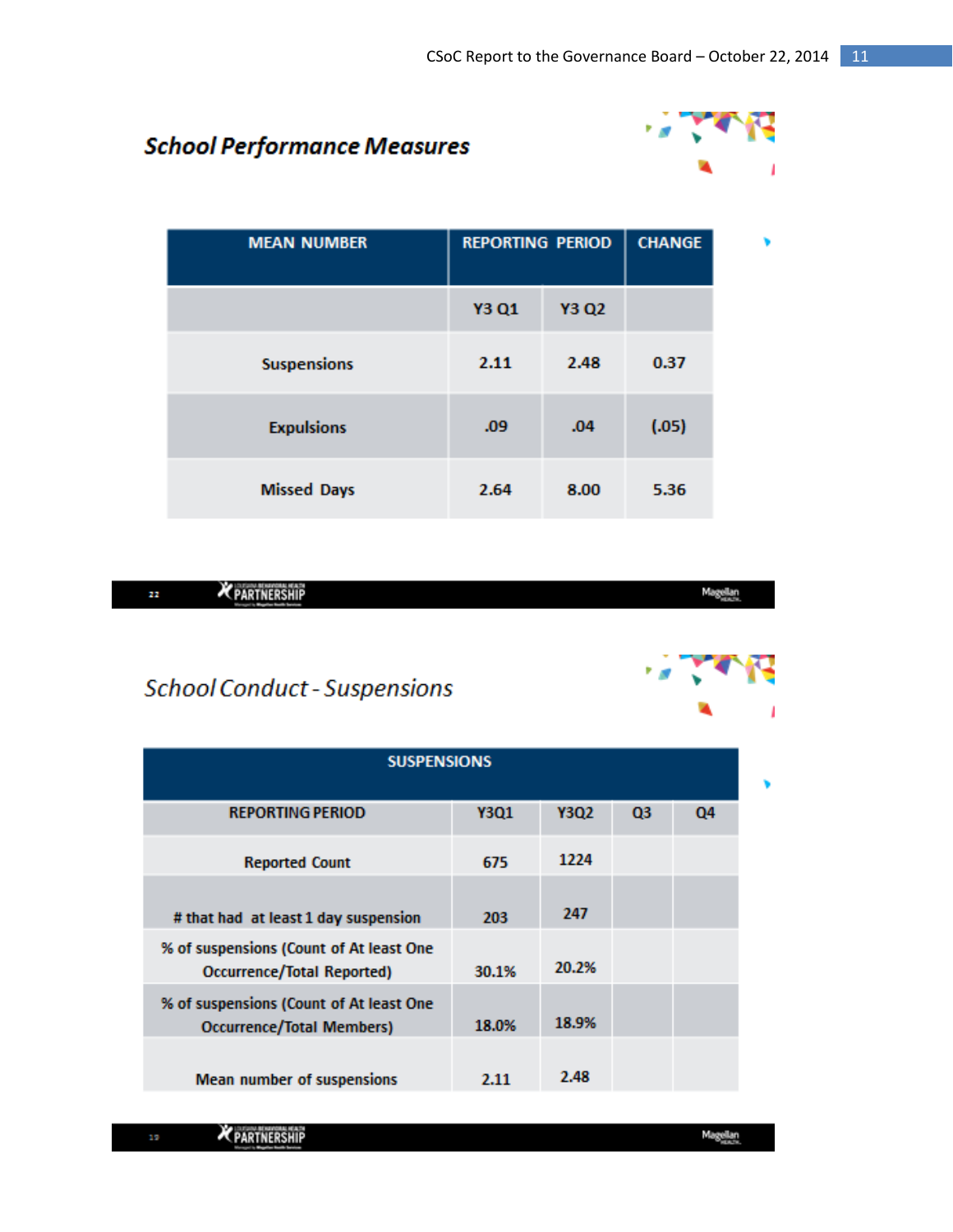# **School Conduct - Expulsions**



| <b>EXPULSIONS</b>                                                           |             |       |    |    |  |
|-----------------------------------------------------------------------------|-------------|-------|----|----|--|
| <b>REPORTING PERIOD</b>                                                     | <b>Y3Q1</b> | Y3Q2  | Q3 | Q4 |  |
| <b>Reported Count</b>                                                       | 676         | 1221  |    |    |  |
| # that had an expulsion                                                     | 62          | 50    |    |    |  |
| % of expulsions (Count of At least One<br><b>Occurrence/Total Reported)</b> | 9.17%       | 4.09% |    |    |  |
| % of expulsions (Count of At least One<br><b>Occurrence/Total Members)</b>  | 5.48%       | 3.83% |    |    |  |
| <b>Mean number of expulsions</b>                                            | .09         | .04   |    |    |  |

**X** PARTNERSHIP

Magellan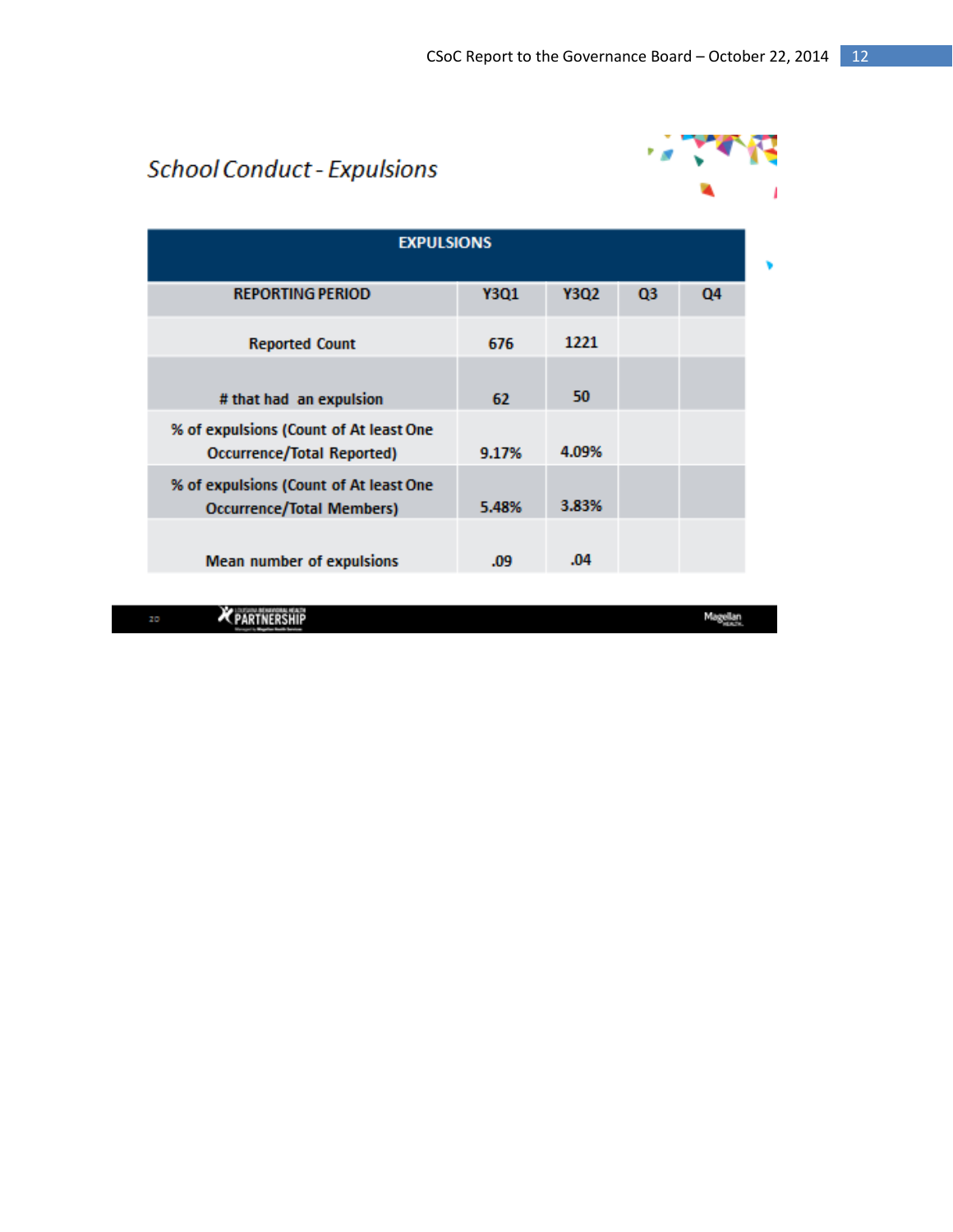# School Attendance - Missed Days



| <b>MISSED DAYS</b>                                                          |        |       |                |    |  |
|-----------------------------------------------------------------------------|--------|-------|----------------|----|--|
| <b>REPORTING PERIOD</b>                                                     | Y3O1   | Y3Q2  | Q <sub>3</sub> | Q4 |  |
| <b>Reported Count</b>                                                       | 651    | 1222  |                |    |  |
| # that had at least one missed day                                          | 276    | 339   |                |    |  |
| % of missed days (Count of At least One<br>Occurrence/Total Reported)       | 4.24%  | 2.27% |                |    |  |
| % of missed days (Count of At least One<br><b>Occurrence/Total Members)</b> | 24.42% | 2.60% |                |    |  |
| Mean number of missed days                                                  | 2.64   | 8.00  |                |    |  |

PARTNERSHIP

Magellan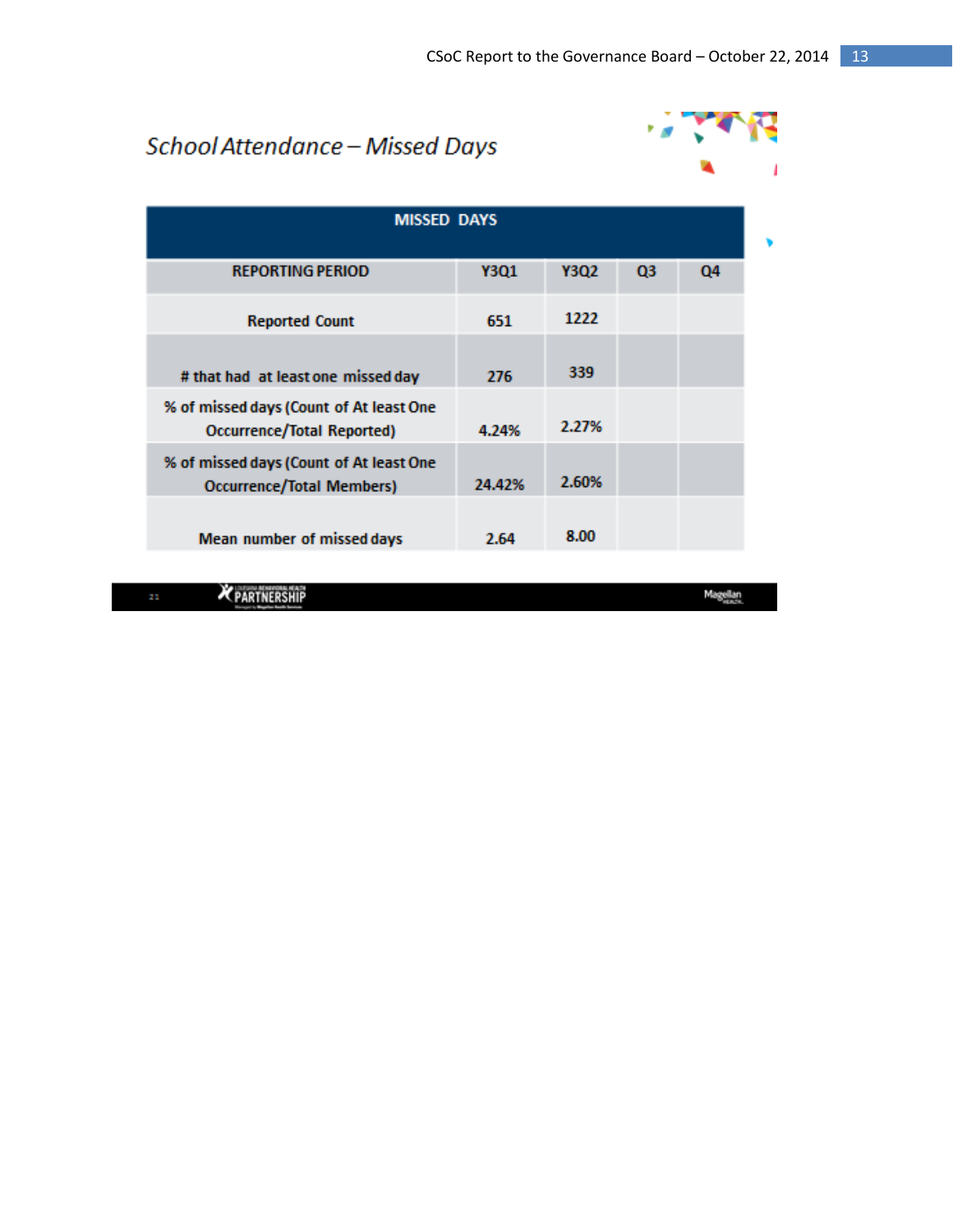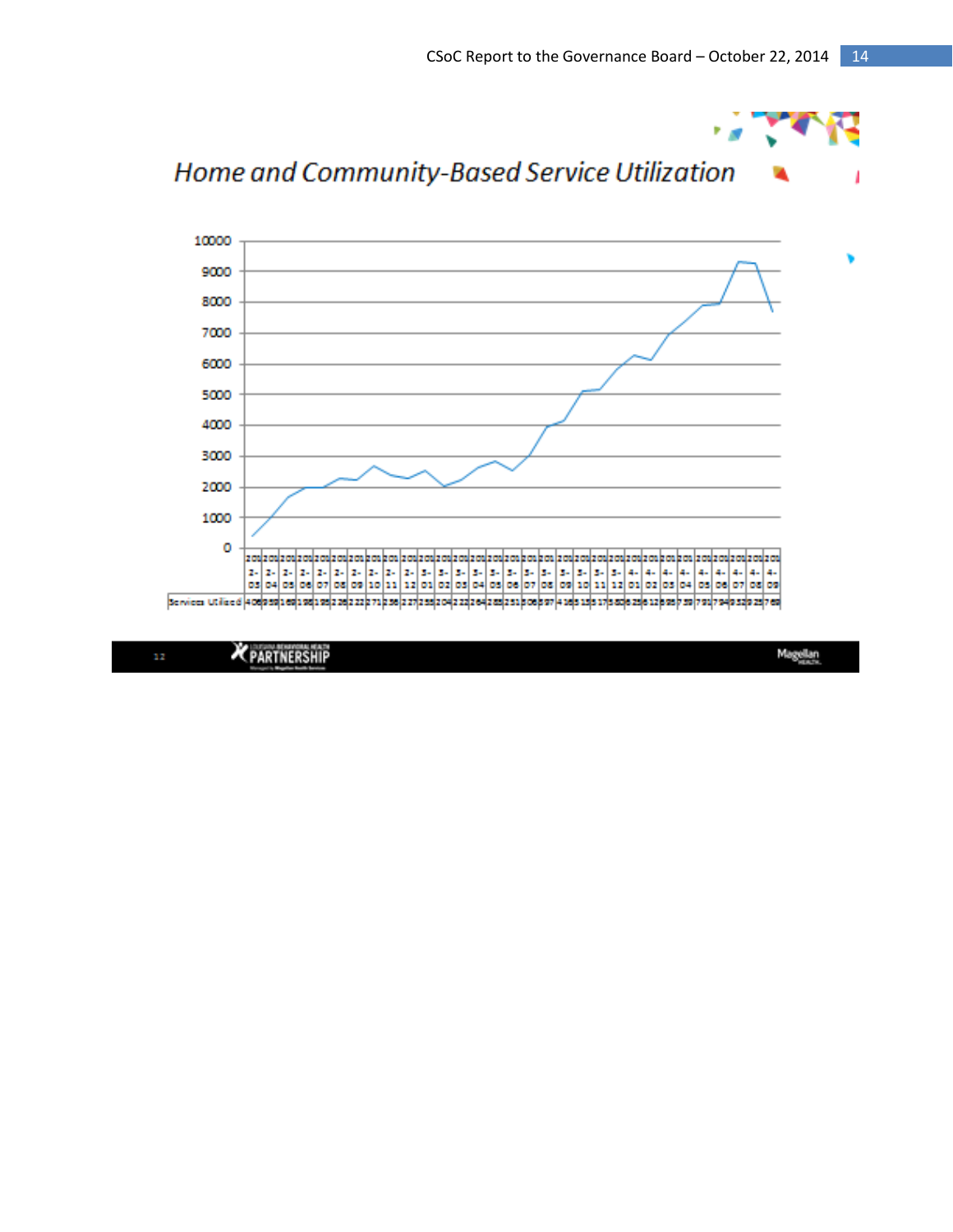